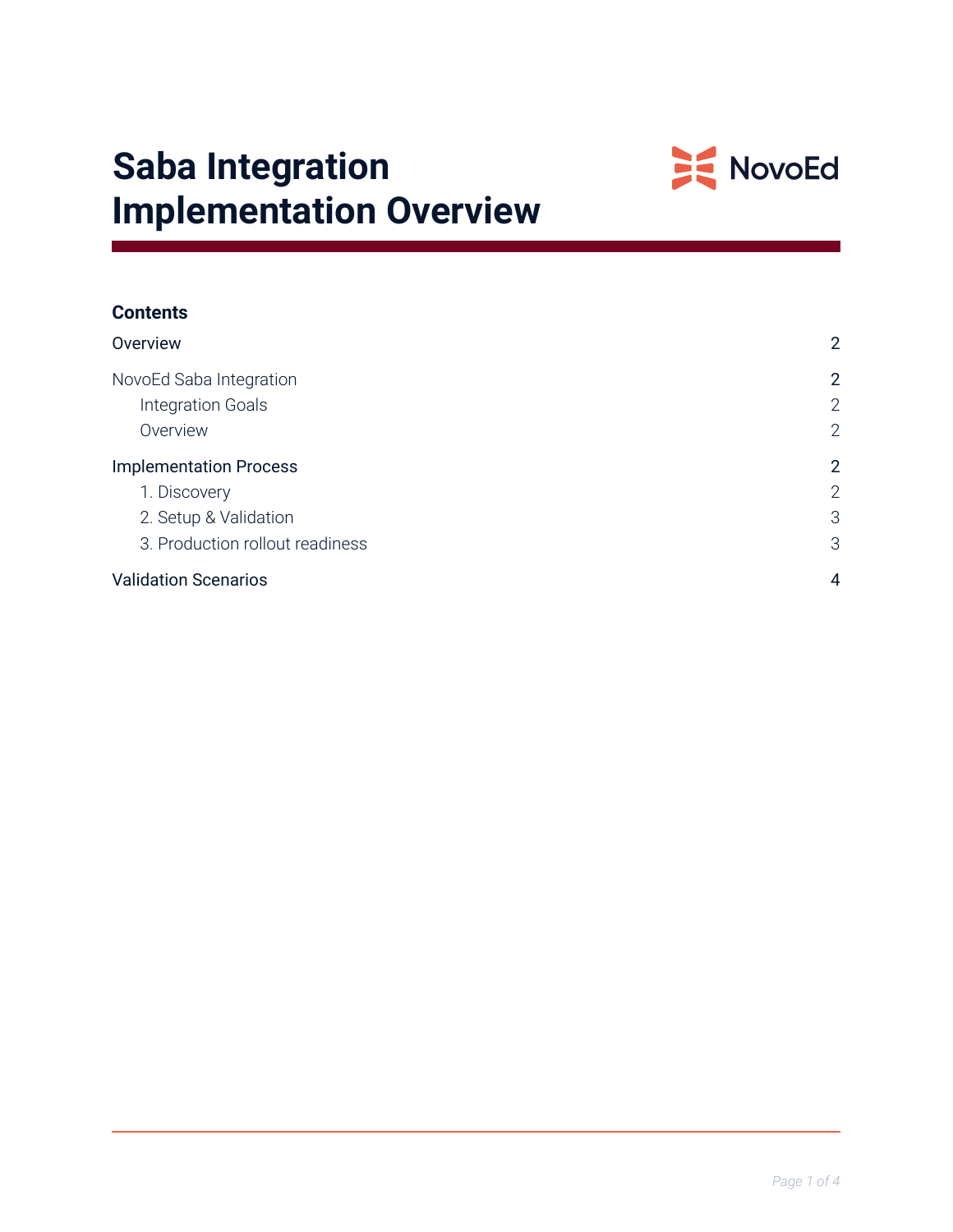## <span id="page-1-0"></span>**Overview**

<span id="page-1-1"></span>This document aims to outline the implementation process for NovoEd's Saba integration.

## **NovoEd Saba Integration**

#### <span id="page-1-2"></span>**Integration Goals**

NovoEd's Saba integration aims to provide tighter connections between two core components of the corporate learning tech stack: the learning platform (NovoEd) and the learning management system (Saba).

Through integration, clients are able to streamline L&D program administration, take steps towards a more centralized source of truth for their learning catalog, enrollments, and learner activity, and offer learners a cohesive user experience when programs require engagement with multiple systems.

#### <span id="page-1-3"></span>**Overview**

NovoEd's Saba integration offers automatic synchronization between NovoEd and Saba in three key areas:

- 1. Courses
	- NovoEd courses are synced to Saba's learning catalog.
	- Administrators are able to leverage Saba's access controls to determine how learners can discover and enroll in NovoEd courses or utilize NovoEd entitlements to manage access.
- 2. Enrollments
	- The integration supports a variety of enrollment workflows, including enrollments initiated within NovoEd or enrollments initiated in Saba.
- 3. Learner course completions
	- As learners complete their NovoEd coursework, Saba is kept up to date as the system of record for completion.

## <span id="page-1-4"></span>**Implementation Process**

Implementing the Saba integration is a joint endeavor and encompasses three broad phases.

### <span id="page-1-5"></span>**1. Discovery**

To begin, NovoEd will work with you to identify any prerequisites that need to be completed prior to configuring the integration. Additionally, NovoEd will answer any questions you have pertaining to the integration or this process.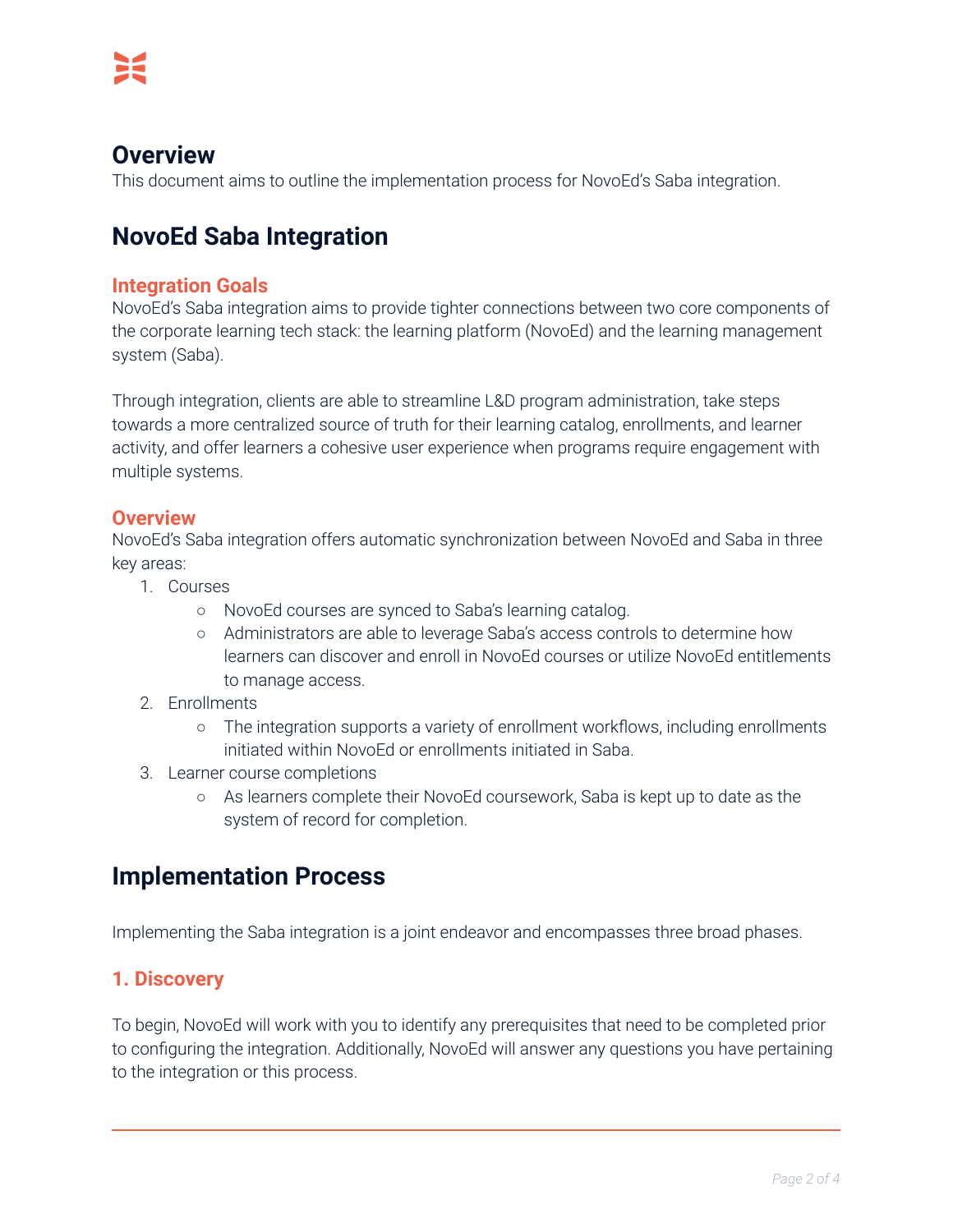| <b>Stakeholders</b>                                                                                                                                                                                                                                                                                                                                          | Time commitment |
|--------------------------------------------------------------------------------------------------------------------------------------------------------------------------------------------------------------------------------------------------------------------------------------------------------------------------------------------------------------|-----------------|
| <b>Client:</b> Identified Saba Admin, Business stakeholder<br><b>NovoEd:</b> Client Success Manager, Technical Solutions                                                                                                                                                                                                                                     | 1 hour          |
| Key Tasks                                                                                                                                                                                                                                                                                                                                                    |                 |
| Answer your questions pertaining to the integration and its configuration.<br>Identify tasks, next steps, and owners for integration prerequisites:<br>2.<br>Will SSO be used?<br>$\mathsf{a}$ .<br>How will the integration be configured to map users in NovoEd to users in Saba?<br>b.<br>Which environments will be used for setup and validation?<br>C. |                 |

## **2. Setup & Validation**

<span id="page-2-0"></span>Next -- assuming prerequisites were addressed -- the integration will be set up, configured, and validated within the test environment.

|                                                      | <b>Stakeholders</b>                                                                                                                                                                              | Time commitment |
|------------------------------------------------------|--------------------------------------------------------------------------------------------------------------------------------------------------------------------------------------------------|-----------------|
| $\overline{\phantom{a}}$<br>$\overline{\phantom{a}}$ | <b>Client:</b> Identified Saba Admin, Business stakeholder<br><b>NovoEd:</b> Client Success Manager, Technical Solutions                                                                         | 1.5 hours       |
| Key Tasks                                            |                                                                                                                                                                                                  |                 |
|                                                      | Set up and configure the Saba integration in the client test environment<br>2. Run through the appropriate validation scenarios and validate integration functions in<br>the client environment. |                 |

## <span id="page-2-1"></span>**3. Production rollout readiness**

Lastly, NovoEd will discuss steps in preparation for enabling the integration in production.

| Stakeholders                                                                                                             | Time commitment |
|--------------------------------------------------------------------------------------------------------------------------|-----------------|
| <b>Client:</b> Identified Saba Admin, Business stakeholder<br><b>NovoEd:</b> Client Success Manager, Technical Solutions | hour            |
| Key Tasks                                                                                                                |                 |
| Address outstanding integration validation needs (if any).                                                               |                 |